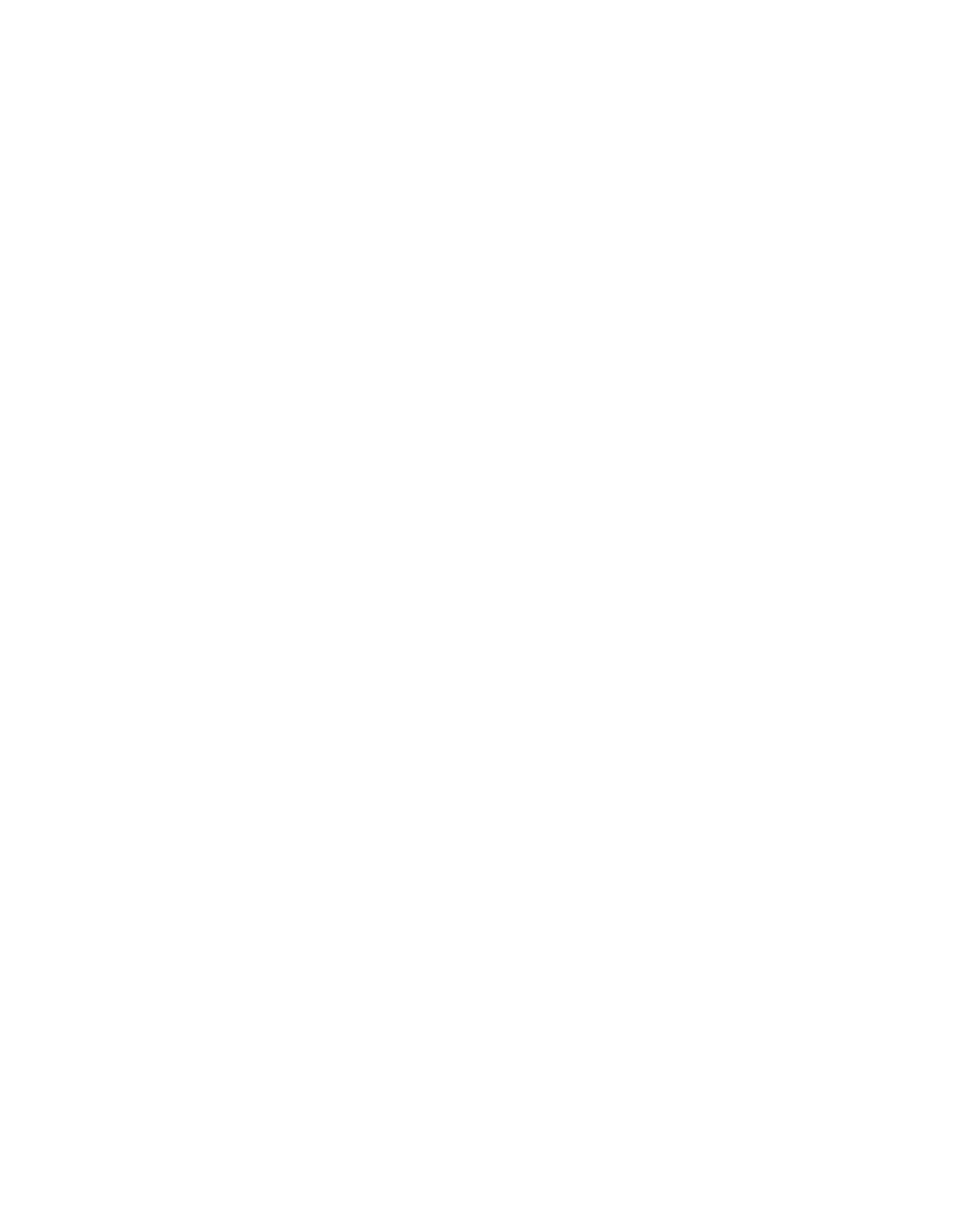## **Northwestern Connecticut Community College Field Work Manual THERAPEUTIC RECREATION**

#### **TABLE OF CONTENTS**

#### Forms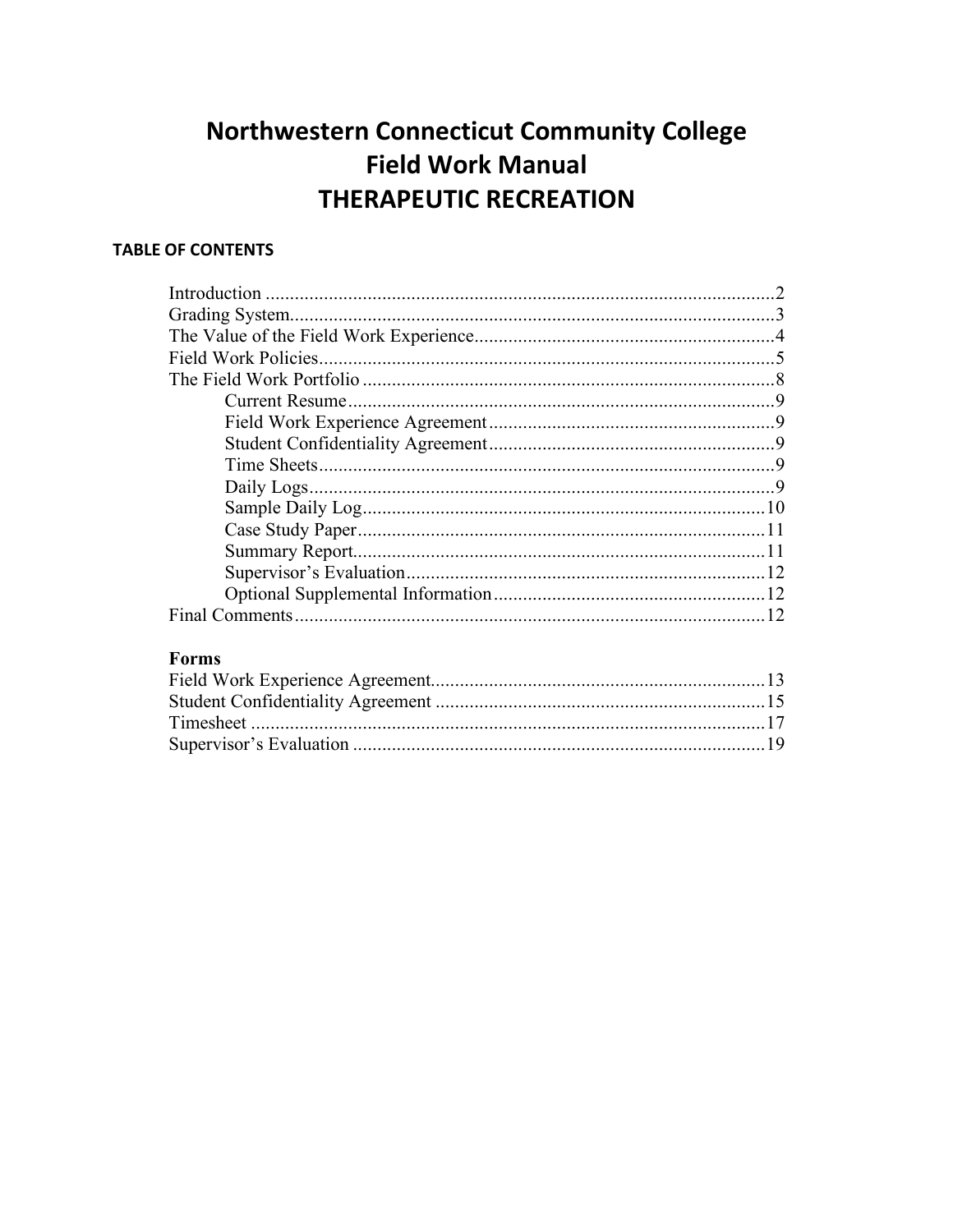## **Introduction**

This manual is designed to outline the policies, procedures, and expectations of the Therapeutic Recreation Field Work Program at Northwestern Connecticut Community College. It is also a guide to the documentation that you will need to collect and write in order to submit a final Field Work Portfolio at the end of the semester.

The main objective of the Field Work Program is to provide you with the opportunity to apply what you've learned in the classroom in a practical, supervised clinical experience. Your Field Work setting may be at a community agency, rehabilitation center, long-term care facility, or other offcampus organization that you and the Program Advisor agree on.

Field Work is a chance for you to experience and observe the various duties and responsibilities that professionals encounter on the job. To be effective, your Field Work experience should be planned so that you can assume some responsibility for the initiation, preparation, and operation of activities in a variety of settings.

The material in the Field Work Manual is presented with this in mind. The emphasis is on the role of the student in relation to the Field Work Experience, the Field Work Agency, the Field Work Supervisor, and the Program Advisor at NCCC.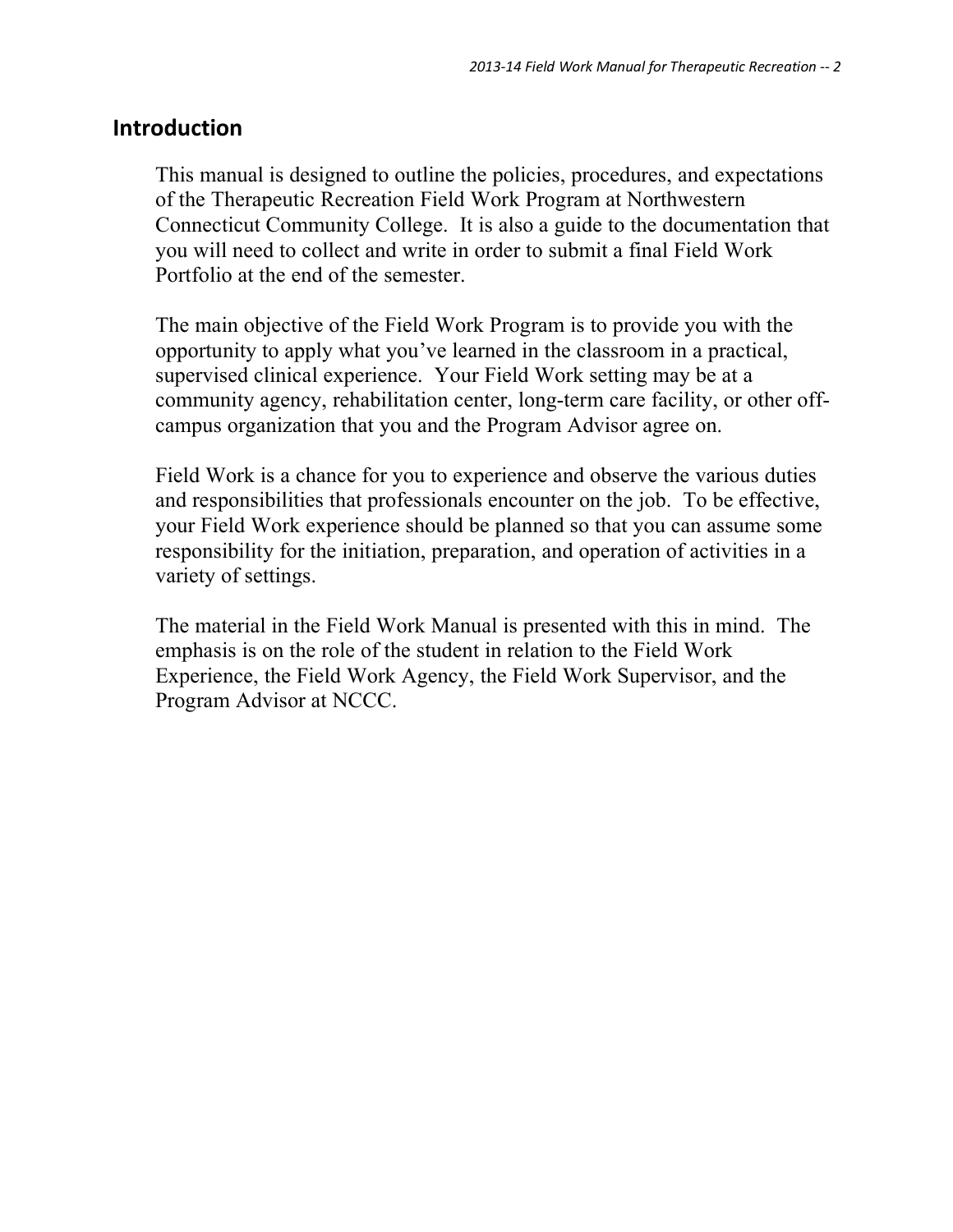### **Grading System**

Your grade for the Field Work course is calculated almost entirely on material presented in a final Field Work Portfolio that you will submit at the conclusion of your experience.

#### **90 points FIELD WORK PORTFOLIO**

- 5 points Current résumé
- 5 points Signed Field Work Agreement & Signed Student Confidentiality Agreement
- 5 points Signed Time Sheets indicating 180 hours or more of on-site work
- 25 points Daily Logs
- 25 points Case Study Paper
- 15 points Summary Report
- 10 points Supervisor's Evaluation

#### **10 points PROGRAM ADVISOR SITE VISIT**

**100 points TOTAL**

**Letter Grades** for the Field Work course will be assigned based on your total points for the semester. *In order to graduate from this program, you must earn a grade of "C" or better in all Therapeutic Recreation courses*

- A 94-100 total points
- A- 90-93
- B+ 87-89
- B 83-86
- B- 80-82
- C+ 77-79
- C 73-76
- C- 70-72
- D 65-69
- F less than 65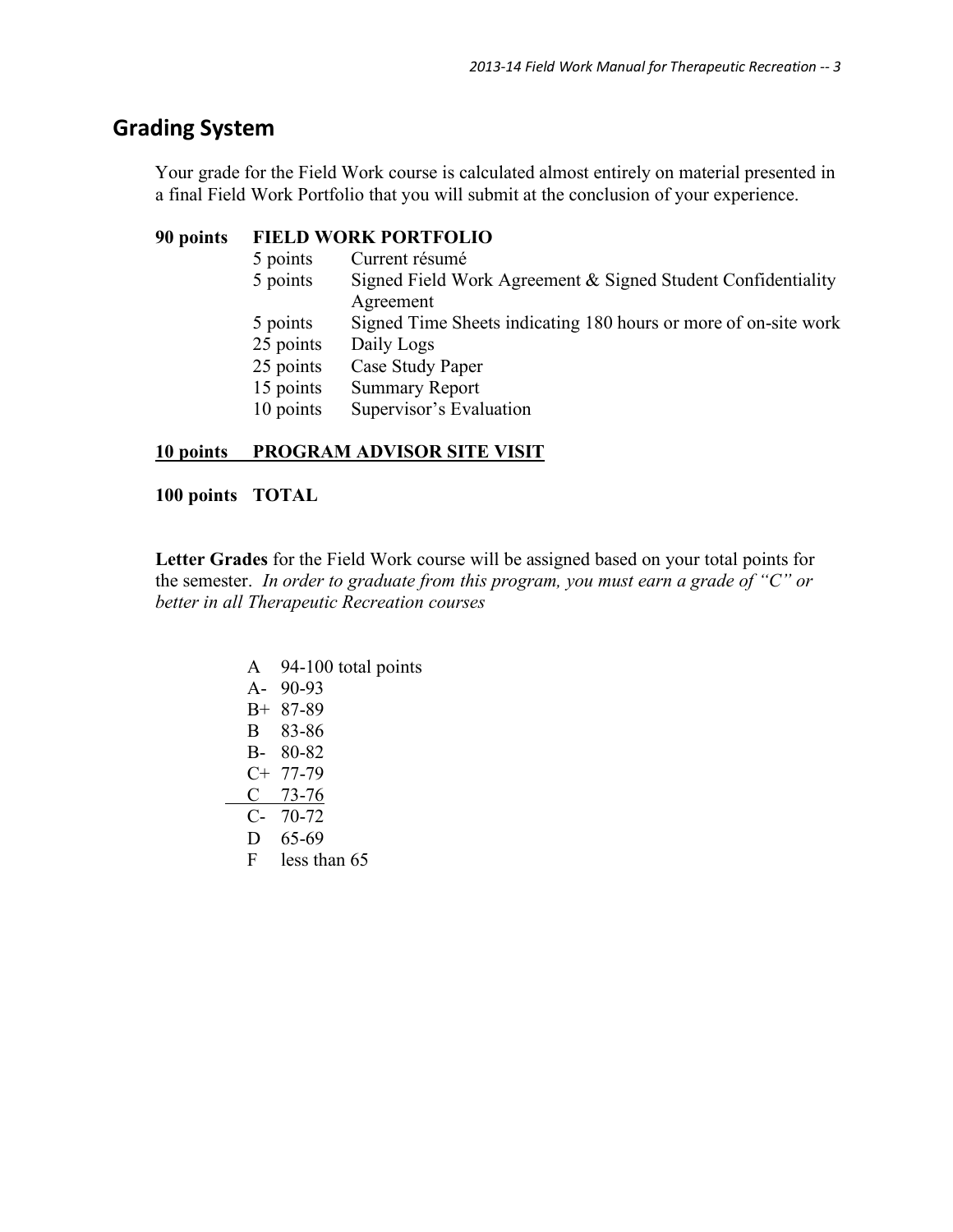## **The Value of the Field Work Experience**

The American Therapeutic Recreation Association defines Therapeutic Recreation as:

**the provision of Treatment Services and the provision of Recreation Services to persons with illnesses or disabling conditions. The primary purposes of Treatment Services, which are often referred to as Recreational Therapy, are to restore, remediate or rehabilitate in order to improve functioning and independence as well as reduce or eliminate the effects of illness or disability. The primary purposes of Recreational Services are to provide recreation resources and opportunities in order to improve health and well-being. Therapeutic Recreation is provided by professionals who are trained and certified, registered and/or licensed to provide Therapeutic Recreation.** (as published on the ATRA's website in June 2009, at http://atra-online.com/cms/).

The purpose of the Field Work Program is to provide you with a student-centered experience that leads to continued learning and professional development in the field of Therapeutic Recreation. The Program Advisor will work closely with you to select a Field Work site that best meets your personal and professional goals.

Field Work is an educational activity that affords you the opportunity to observe professional staff in the performance of their obligations and daily responsibilities. As a hand-on experience, you can "test drive" this rewarding career in a supervised setting by working with your Supervisor and other staff to plan, deliver, and assess therapeutic recreation services. Field Work Programs help to establish and maintain channels of communication between the Student, the Educator and the Professional in the field.

Northwestern believes so strongly in the value of the Field Work experience, that it is a *graduation requirement* for students enrolled in the Therapeutic Recreation degree and certificate programs.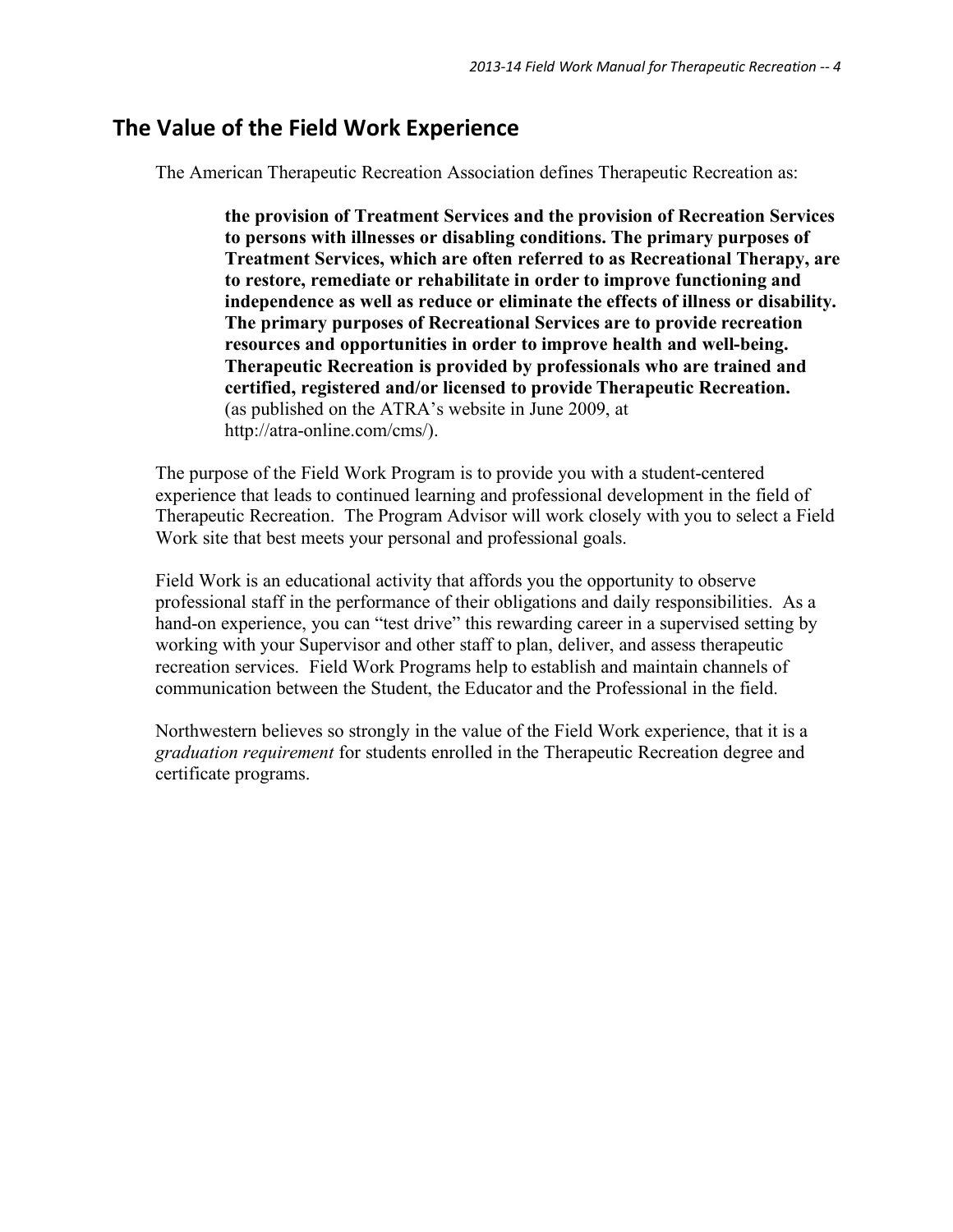## **Field Work Policies**

The college will place you at an agency with an outstanding reputation and the ability to provide clinical experiences that will attempt to meet the learning objectives found in this manual. Many site supervisors are NCCC graduates themselves. They are extremely interested in mentoring current students and helping our program.

It is important that you read and fully understand the following Field Work Policies, and discuss any questions you may have with the Program Advisor.

#### **A. FIELD WORK AGREEMENTS**

*Two important documents must be in place before you begin the Field Work Experience.*

#### 1. **College Services Agreement (CSA)**

The college is an agency of the State of Connecticut. Therefore, we must comply with contracting and ethical rules established by the Office of the Attorney General. The CSA is a legal document that must be signed by the Field Work Agency, the College, and the Attorney General's Office. The CSA covers issues such as liability and non-discrimination laws, and outlines the responsibilities of the college and the agency. A CSA may already be in place with your Field Work Agency. The Program Advisor will discuss the status of this documentation before you begin the Field Work Experience. *You are not responsible for obtaining a CSA between the Field Work Agency and the College. That is the role of the Program Advisor.*

#### 2. **Field Work Agreement**

The agreement, found on page 13 of this manual, must be signed by you, the Site Supervisor, and the Program Advisor. This agreement includes:

- A general description of assignments given to the student by the Site Supervisor.
- The general work schedule agreed upon by the Site Supervisor and the student, including expected beginning and ending dates of the Field Work Experience.
	- Ø **IMPORTANT:** NCCC requires a minimum of **180 hours of on-site Field Work Experience.** This must be documented by timesheets signed by the student and Site Supervisor. Timesheets must be included in the Field Work Portfolio submitted at the end of the Field Work Experience.
- Contact information (name, e-mail address, postal address, and telephone numbers) for the Student, Site Supervisor, and Program Advisor.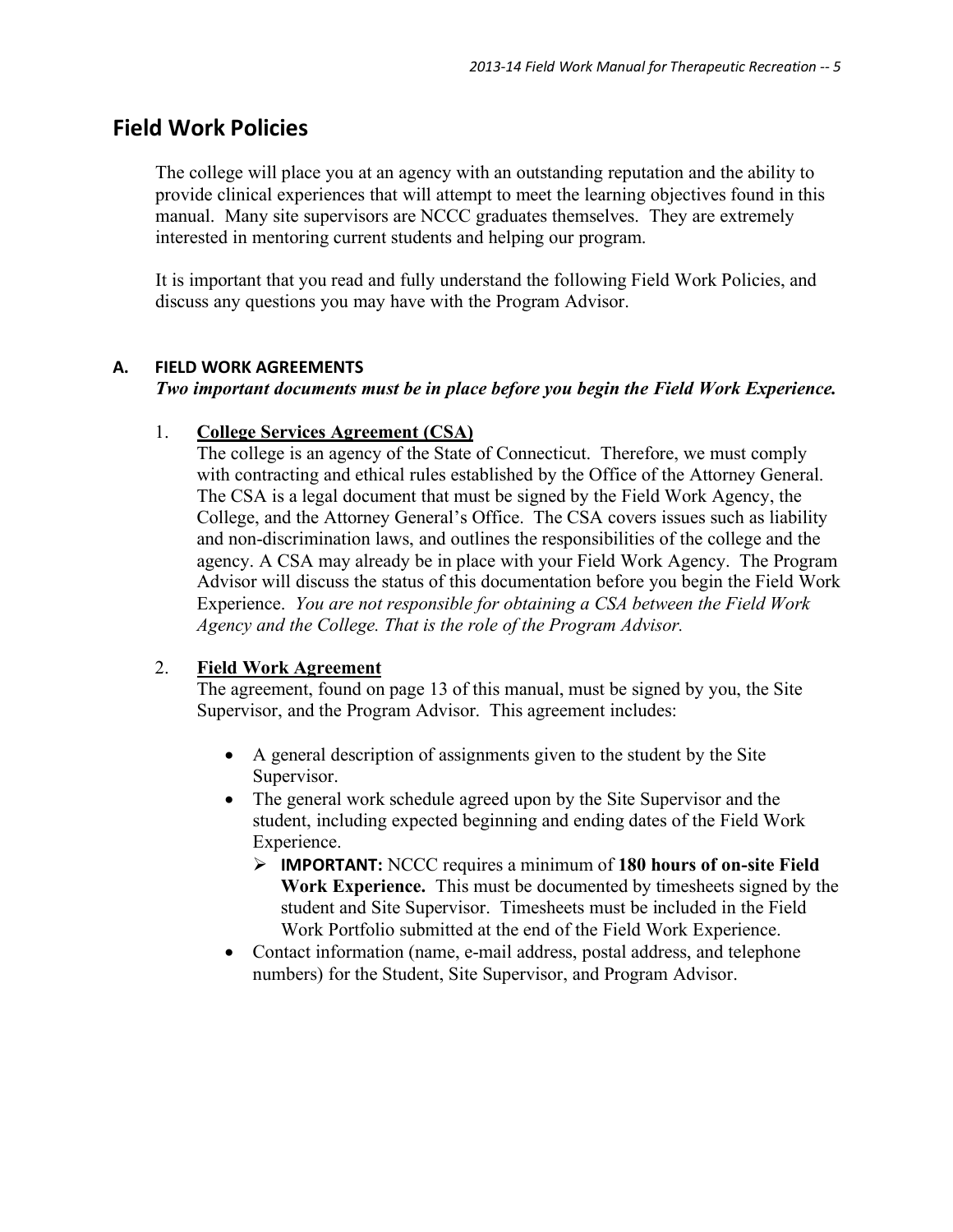#### **B. RESPONSIBILITIES**

- 1. Each student participating in the Field Work Program is required to complete **a minimum of 180 hours** of on-site practical experience during the academic semester, under one of the following three conditions:
	- a. If the student is employed by the Agency as a Therapeutic Recreation staff member *and* if enrollment in the College's academic program is a condition of current or continued employment at the Agency in the field of Therapeutic Recreation, then the student-employee's work-hours may be counted toward fulfilling the Field Work's 180-hour requirement.
	- b. If the student is employed by the Agency in a capacity other than Therapeutic Recreation, the Agency may opt to partially reassign the student-employee within the Therapeutic Recreation Department on a temporary basis for the purpose of counting *only this portion* of the student-employee's work-time toward the Field Work 180-hour requirement. Additional, unpaid hours and assignments may be scheduled by mutual convenience, in order to allow the student to accumulate the required number of Field Work hours.
	- c. In all other cases, student participation in the Field Work Program is considered as a voluntary, unpaid internship. Students do not receive wages, are not considered employees of the Agency, are not covered by the Agency's workers' compensation insurance in case of injury, and should have no expectation of employment upon the conclusion of the Program.
- 2. In order to document the 180-hour minimum requirement, timesheets must be signed by the student and Site Supervisor. They must be included in the Field Work Portfolio submitted at the end of the semester.
- 3. The student is responsible for maintaining his/her own medical insurance.
- 4. The College maintains professional liability insurance covering each student for acts or omissions while participating in the Field Work Program.
- 5. The Agency in which a student is placed should expect that student to function in the role of a "learner", not as an experienced professional employee in the field of Therapeutic Recreation.
- 6. The Agency is expected to provide adequate supervision, which will include regular weekly conferences regarding the progress and evaluation of the student's performance, as well as planning for future events and responsibilities that will be expected of the student.
- 7. The supervisor is asked to expose the student to, and involve the student in, as many of the above areas as possible by attendance at staff meetings, conferences, and other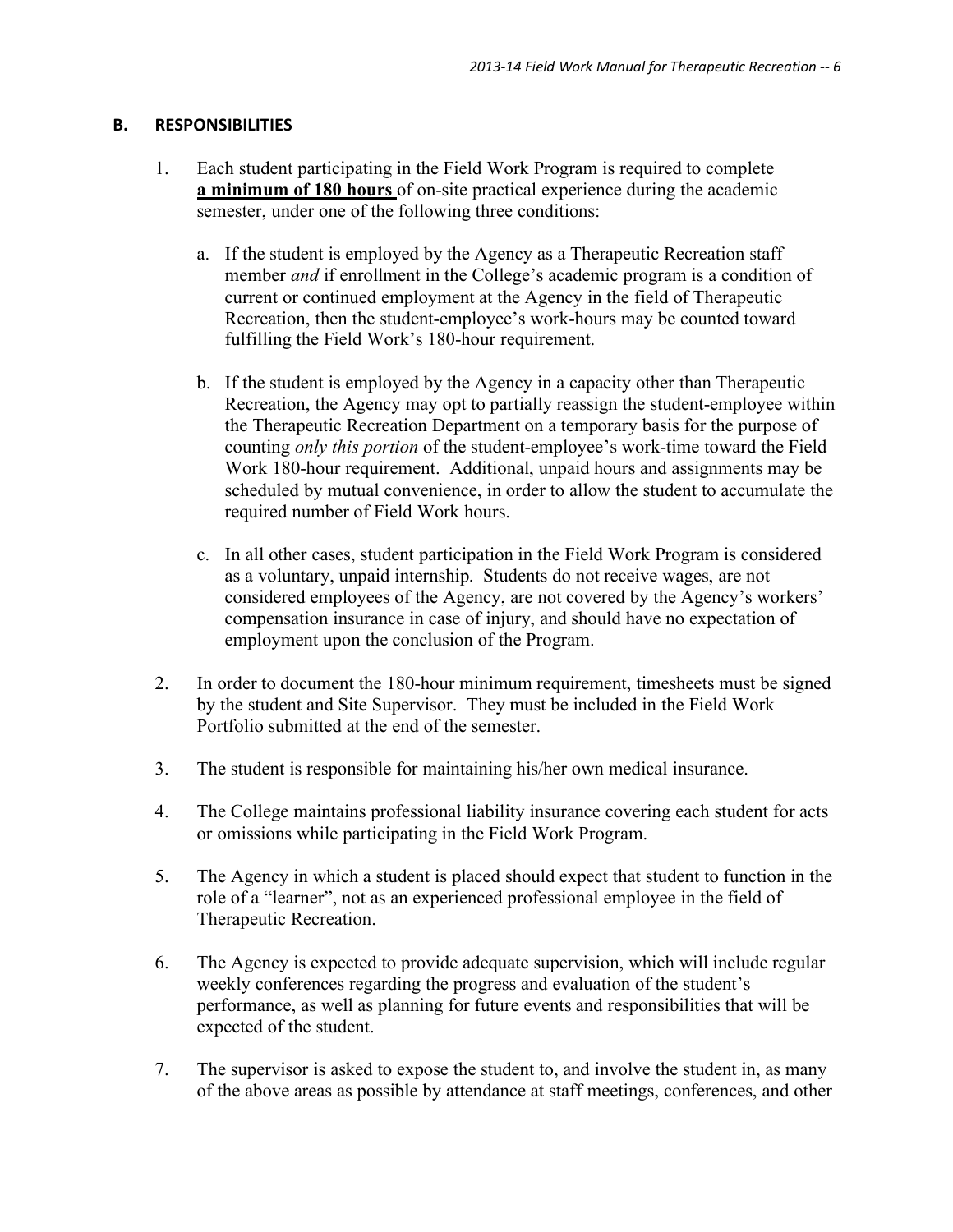relative and appropriate functions.

- 8. The NCCC Program Advisor will call to discuss the student's performance during the Field Work period. The Program Advisor may also visit the Agency to observe the student's performance, and/or discuss the final evaluation of the student with the Site Supervisor, and possibly other members of the site's staff.
- 9. The student will keep a log of each Agency visit for his/her personal use and study, discussion and review with the Agency supervisor and the Program Advisor, and inclusion in the final Field Work Portfolio. Refer to the "Field Work Portfolio" section of this Manual for more details.
- 10. The student will submit a final portfolio to the Program Advisor which summarizes the total Field Work Experience. Refer to the "Field Work Portfolio" section of this Manual for more details.
- 11. The Site Supervisor will conduct an evaluation of the student. It is hoped that the Agency will share its findings with the student. The evaluation form will be distributed by the Program Advisor prior to the end of the Field Work Experience. A copy of the evaluation form included as part of this manual on pages 19-21.
- 12. The student must maintain the confidentiality of the Agency's clients, patients, and patient records and complying with state and national codes of ethics.
- 13. The student must comply with all applicable rules, regulations, policies, and procedures of the Agency, and comply with all state laws and regulations regarding the scope of practice of student interns.
- 14. The student must comply with all policies concerning universal precautions, including wearing personal protective equipment.
- 15. The student must pay all applicable expenses, without limitation, including, but not limited to, meals, uniforms, medical expenses, transportation, and books.
- 16. The student must provide the Agency with records of his/her physical examinations, immunization statuses, and other medical tests if requested by the Agency and consistent with the Agency's policies.
- 17. The student must obtain written permission from the Agency and the College before publishing any material related to the Program experience.
- 18. The student must provide the Agency with any information it needs, including, without limitation, signing all requisite forms, to allow the Agency to conduct a background check on the students (the background check shall not include a report on the student's credit capacity or credit history) and a drug test.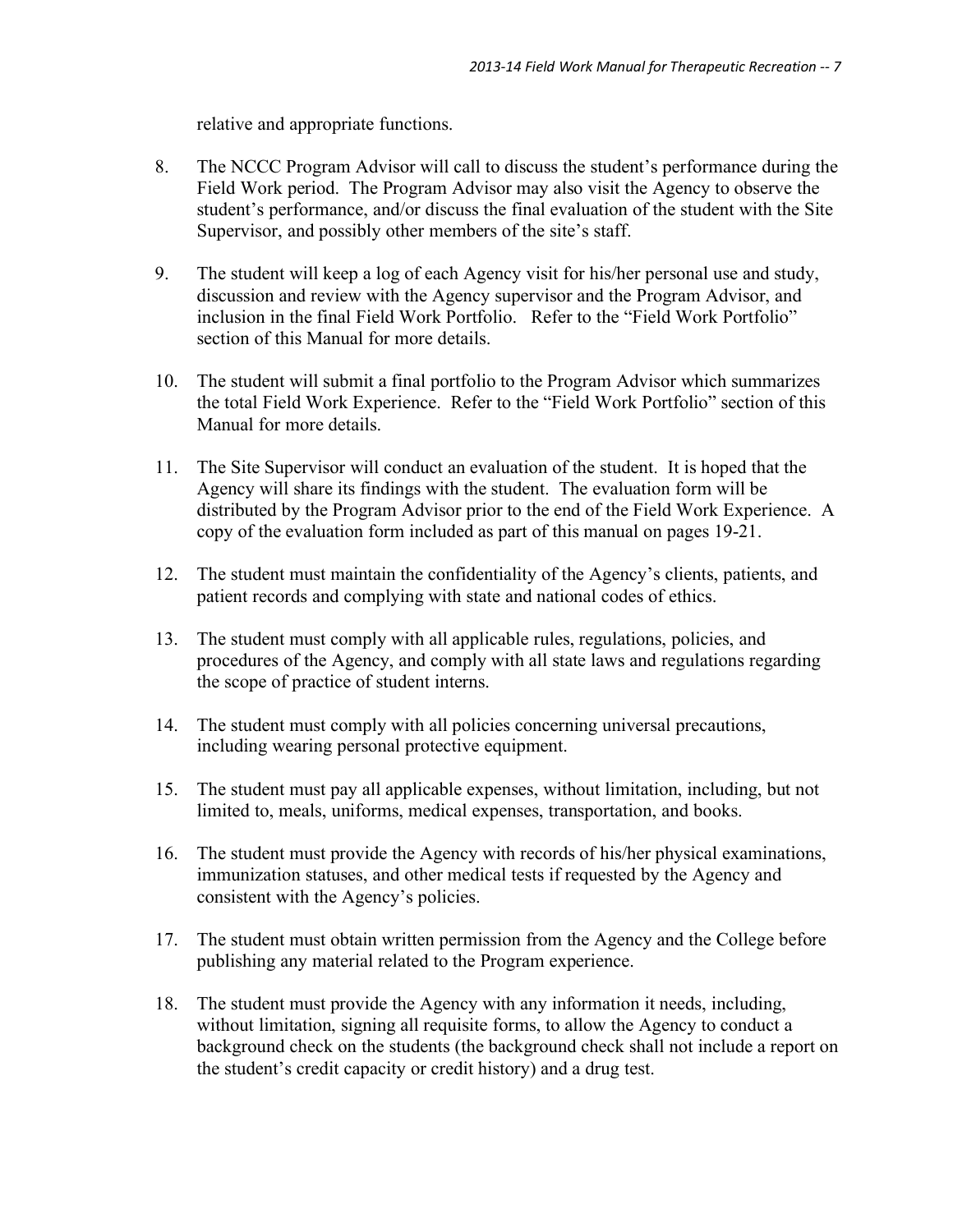## **The Field Work Portfolio**

The Field Work Portfolio is intended to summarize your experiences while working with the Field Work Agency. The final portfolio must be submitted to the Program Advisor no later than the last day of classes during the semester you are registered to take the Field Work course:

Fall 2013 Friday, December 6, 2013 Spring 2014 Friday, May 9, 2014 Summer 2014 Friday, August 8, 2014

*There are occasions when a student may not be able to complete the minimum requirement of 180 hours within an academic semester. If this is likely, the Program Advisor will speak with you about a possible time extension and delayed due date for the Field Work Portfolio.* 

You are expected to meet with the Program Advisor several times during the semester to review your progress in assembling the portfolio, and to address any questions you may have about your documentation.

Your Field Work Portfolio must be organized in a standard 3-ring binder, preferably using tabbed dividers to identify the different sections. The Portfolio must contain the following documentation, in this order:

- 1. Your current résumé
- 2. Signed Field Work Agreement *see page 13 for a blank form*
- 3. Signed Student Confidentiality Agreement *see page 15 for a blank form*
- 4. Signed Time Sheets *see page 17 for a blank for you to duplicate for your use*
- 5. Daily Logs
- 6. Case Study Paper
- 7. Summary Report
- 8. Supervisor's Evaluation *see pages 19-21 for a blank form*
- 9. *Optional:* Supporting documents such as a sample activity plan for a specific client, activity calendars, flyers, brochures, letters of acknowledgement, press clippings, photographs, etc.

Additional information for each of these sections is presented below.

#### **All Field Work Portfolios will be kept by the Program Advisor for future reference and will not be returned. If you wish a copy you must make one before turning it in.**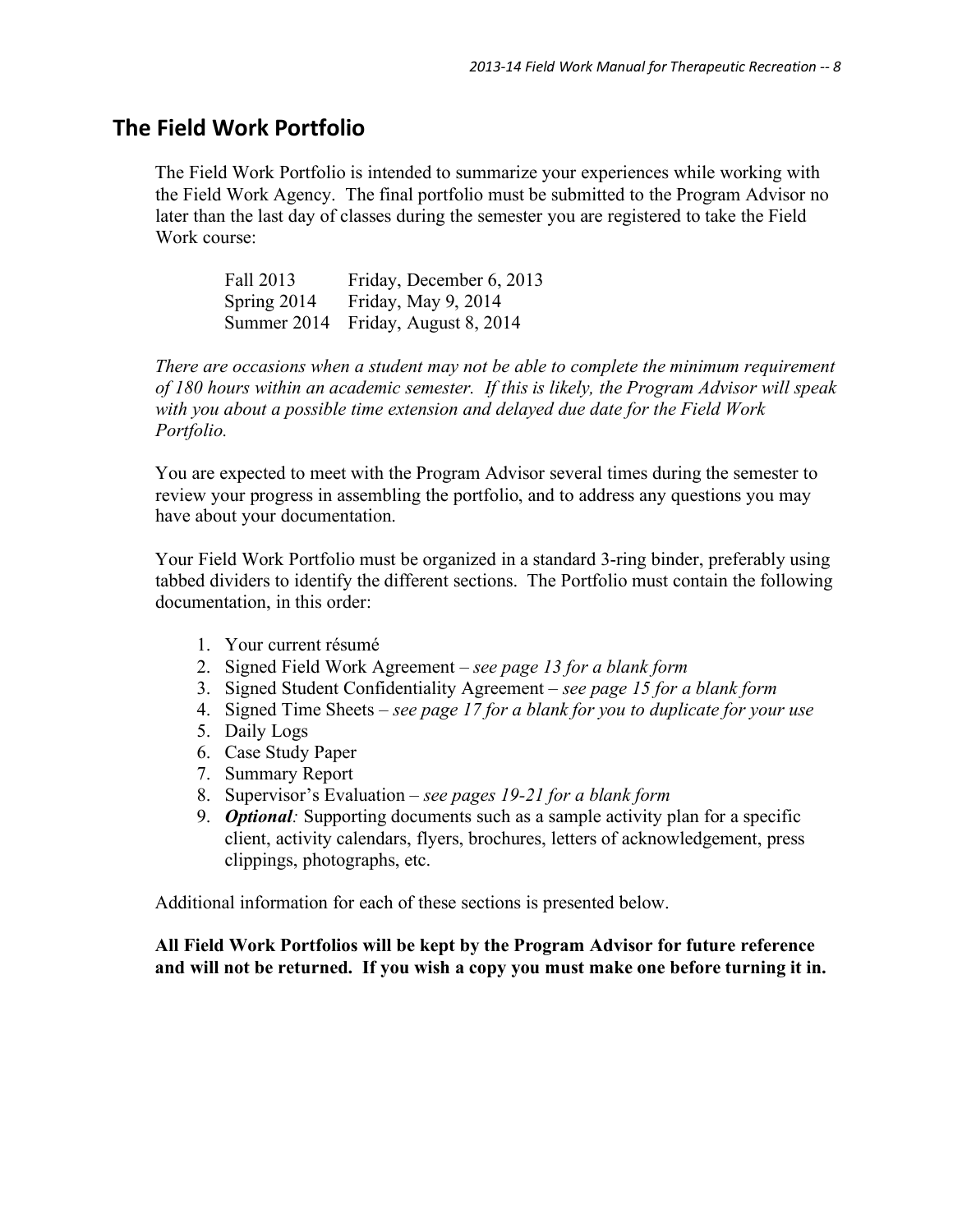#### **1. YOUR CURRENT RÉSUMÉ**

A resume is a way of introducing yourself to someone who may be in a position to hire you. Regardless of what kind of job you're looking for, you're going to need a resume. A resume lists your educational qualifications and your work experience, and is the first thing your prospective employer sees. If your resume doesn't impress, you won't be called in for an interview.

Your NCCC education and your Field Work experience are both items to place on your resume. If you've never prepared a resume, or haven't done so for a long time, there are many websites with sample documents. The Student Services office at Northwestern is pleased to help you get started, as is the Program Advisor.

#### **2-4. FIELD WORK AGREEMENT, STUDENT CONFIDENTIALITY AGREEMENT, and TIME SHEETS** Blank forms are found on pages 13, 15, and 17.

#### **5. DAILY LOGS**

You will keep a daily log of each Agency visit for your personal use and study, discussion and review with the Agency supervisor and the Program Advisor, and inclusion in the final Field Work Portfolio. Daily Logs may be handwritten or typed. If handwritten, it is advisable for you to buy a 3-hole punched, spiral notebook to be used only for this purpose. That way, you can include the entire notebook in your Field Work Portfolio binder.

Daily Logs should be in narrative form, following this outline of topics:

- a. Date and total time spent for the day.
- b. Assignments for that day.
- c. Activities that you assisted with.
- d. Activities that you conducted.
- e. Time spent planning the activities.
- f. Your reflection on the day's activities, including:
	- An evaluation of your role as a leader (or assistant),
	- A few observations that identify problems and situations that you may be able to solve and how you might deal with them, and
	- Observations that stimulate further research and/or readings or discussions with the supervisor and involved parties.
- g. Appropriate suggestions and ideas that arose from your activities, such as policy matters, personnel relationships, specific assignments, procedural matters, facilities, equipment, supplies, etc.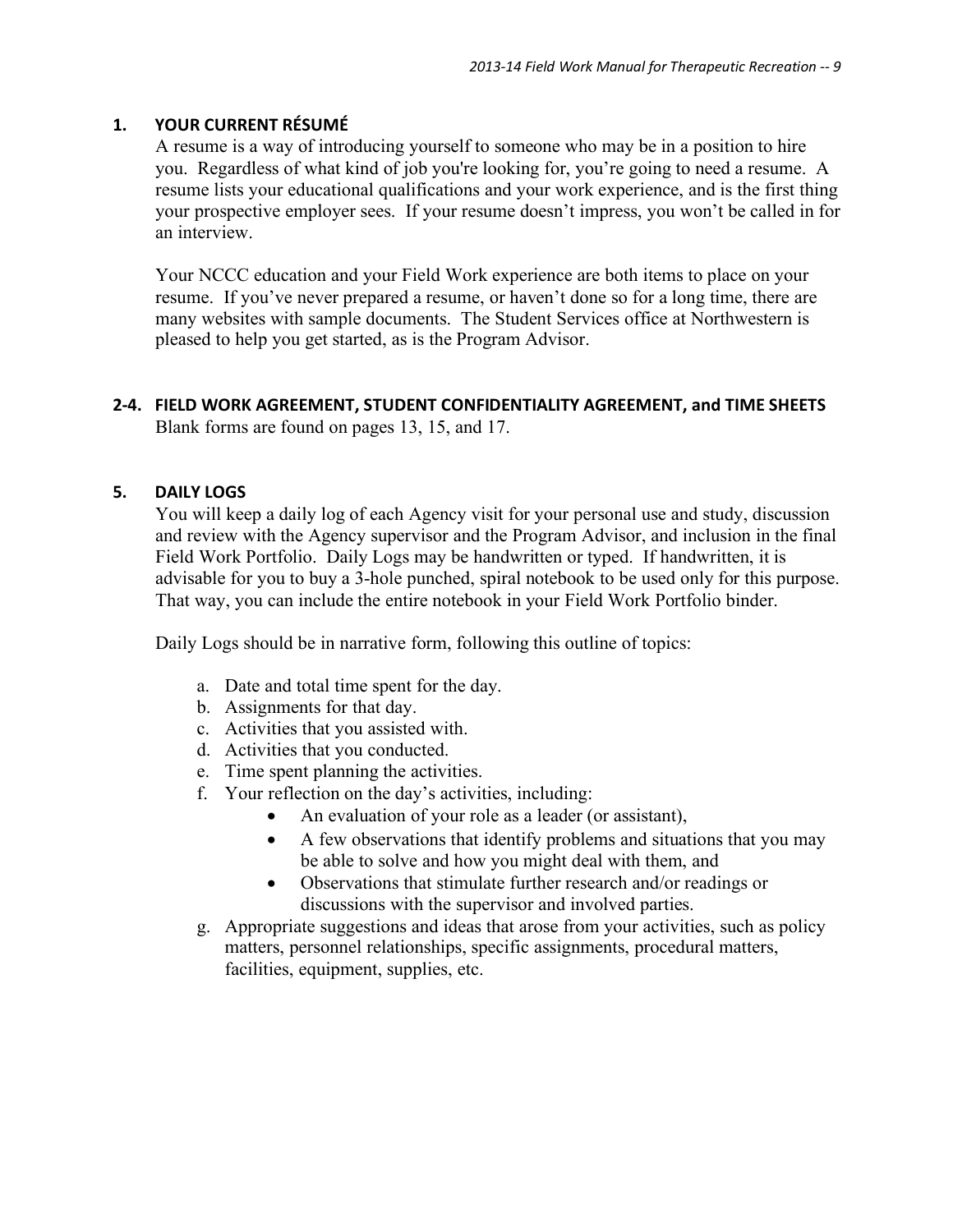#### **SAMPLE DAILY LOG**

[Type of Facility: Long-Term Care]

Name: Mary Student Date: April 1, 2013 Time Spent for the Day: 10:00am – 4:00pm (5.5 hours plus .5 hour lunch break)

#### I. ASSIGNMENTS FOR THE DAY = MAJOR THINGS FOR THE DAY

- 1. Room Visits
- 2. Baking Club
- 3. Outburst
- 4. Chair Basketball

#### II. ACTIVITIES ASSISTED WITH

- 1. Room Visits
- 2. Baking Club

#### III. ACTIVITIES CONDUCTED

- 1. Outburst
- 2. Chair Basketball

#### IV. TIME SPENT PLANNING ACTIVITIES

1. Two hours the previous day planning the above activities

#### VI. MY REFLECTIONS ON THE DAY

I've found that the game Outburst is fun for them and it's a great cognitive stimulator. I match up higher functioning residents with lower as a team, and a topic is given and they have to name as many items as they can within two minutes that relate to the topic. For example, the topic could be items in a kitchen. They then call out whatever items come to mind that may be found in a kitchen. They like the competition and want to know what the score is and who is winning.

We are trying to do more physical activities with the residents to get their bodies moving. We began Chair Basketball – a fun activity where we use a used children's Playschool hoop that we place near each participant to see if they can score a basket while seated in their chairs. We had a fairly long game today which gets them to stretch and do a little cardio work at the same time. They like the competition. The residents respond well to my coaching and love it when I act as a "cheerleader" for each participant.

I think the residents would really like the Wii video game, but I'm not sure if the facility has the \$400 or so it would take to buy the electronics and a few games.

Today, I had a run-in with one of the CNA's. I came back from lunch and one resident spilled food all over her sweater. Nobody paid attention to her. She looked awful and I would be embarrassed if a family member saw her in that sweater. I brought this to the attention of the nurse at the duty station, and the CNA said I was making her look bad. I explained that I didn't know who to talk with, and I just found the nearest person who could help. I told the CNA I thought she did good work and I wasn't commenting on her level of care for the residents.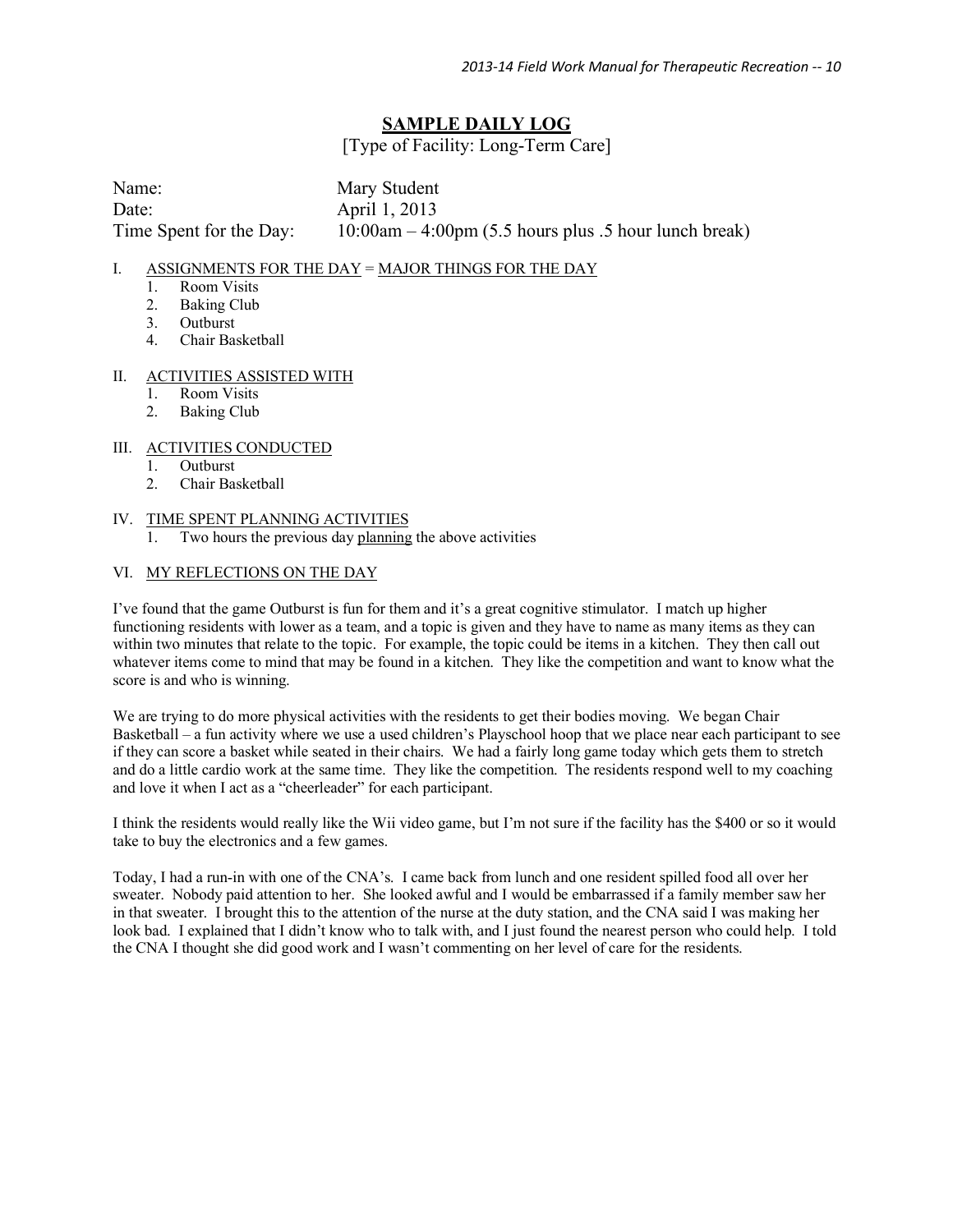#### **6. CASE STUDY PAPER**

The Case Study Paper will give you the opportunity to describe how you applied, or observed, the Leisure Ability Model of Therapeutic Recreation within your Field Work Experience. As a reminder, the Leisure Ability Model consists of three components:

- Functional Interventions (with the five domains of cognitive, psychological/mental, social, physical, and emotional)
- Leisure Education
- Recreation Participation

The Case Study Paper should be 4-6 pages in length, double-spaced with one-inch margins on all sides. There are two possible ways you can focus your paper:

- Describe, in sufficient detail, how your Field Work Agency provides therapeutic recreation programming and services (both group and individual) in terms of the Leisure Ability Model. For example, your descriptions may be based on your own observations, direct work with clients, discussions with your supervisor, publicly-available documents from your Agency, etc.
- Describe, in sufficient detail, how you applied the Leisure Ability Model when working with a specific client during your Field Work Experience. Your descriptions can also include discussions with your supervisor and other professionals who are familiar with this client's case.

**IMPORTANT:** In order to protect client confidentiality, DO NOT use the actual names of clients in your case study paper. It is perfectly acceptable to change their names for the purposes of this paper.

#### **7. SUMMARY REPORT**

This typed report must include:

- A. Description of the Position
	- 1. Agency Information
		- a. Name & address of agency
		- b. Purpose of Agency
		- c. Number & Type of Employees
		- d. Long Term Goals of the Agency
	- 2. Position description
	- 3. Hours of work
	- 4. Benefits Given Regular Employees
		- a. Wages
		- b. Other Benefits
- B. Agency Financial Information
	- 1. Source of Funding
	- 2. Description of Budget Process
	- 3. Procedures for:
		- a. Special Requests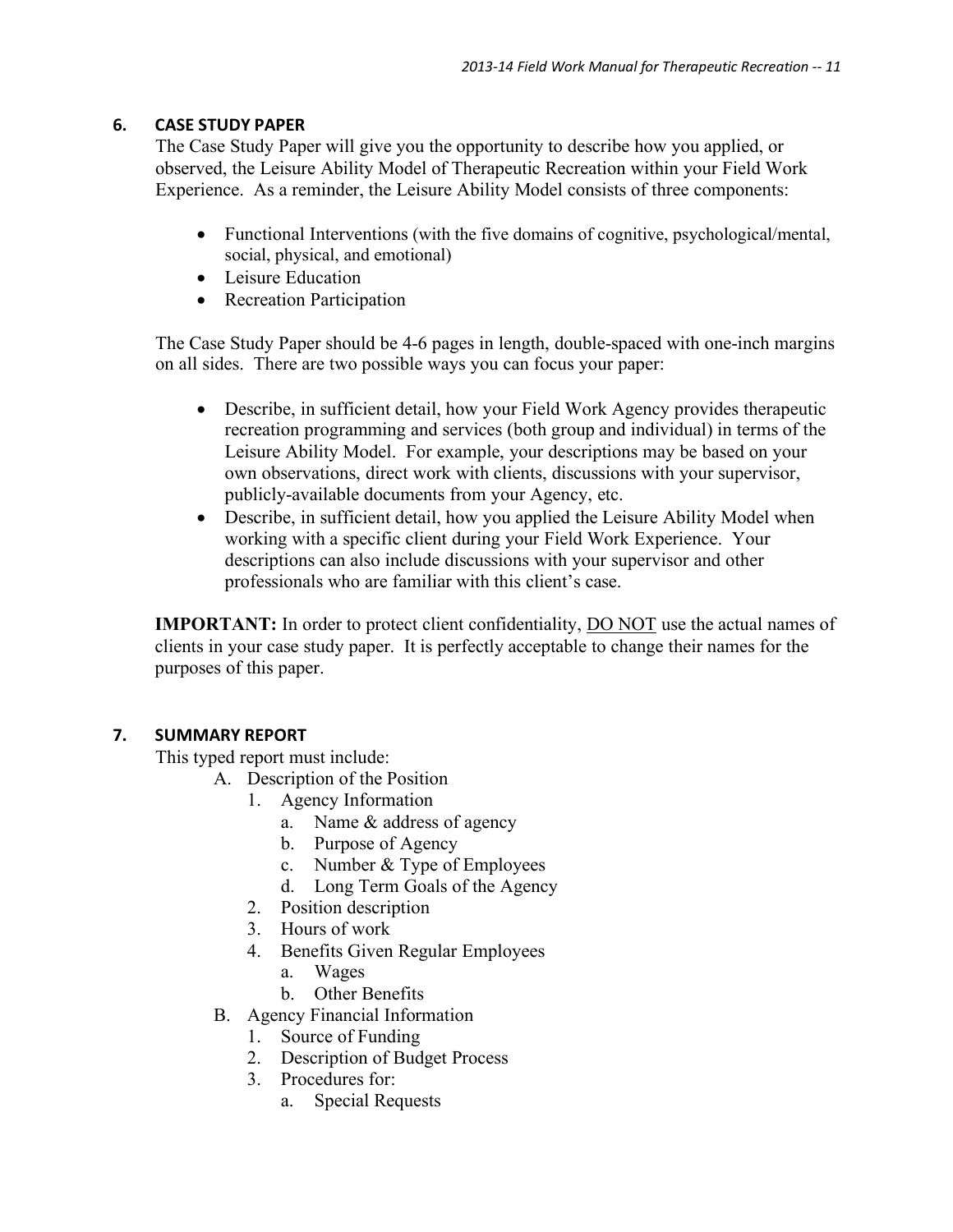- b. Emergency Allocations
- 4. Description of Revenue Control System
- C. Agency Personnel Policies
	- 1. Hiring
		- a. Permanent Employees
		- b. Seasonal or Part Time Employees
	- 2. Termination
	- 3. Orientation and Training
	- 4. Evaluation
- D. Other Information You Feel is Relevant
- E. Narrative Description and Evaluation of Your Experience in Terms of its Value as a Field Work Experience

#### **8. SUPERVISOR'S EVALUATION**

The Site Supervisor will conduct an evaluation of your performance during the Field Work Experience. The completed evaluation will be sent directly to the Program Advisor. However, it is hoped that your supervisor will share his/her findings with you. A copy of the evaluation form is included as part of this Manual on pages 19-21.

#### **9. OPTIONAL SUPPLEMENTAL INFORMATION**

In this final section of your Field Work Portfolio, you may wish to include supporting documents such as a sample activity plan for a specific client, activity calendars, flyers, brochures, letters of acknowledgement, press clippings, photographs, etc. Consider this not as a way to earn "extra credit" but as a way to be proud of the work you have done, and all that you have accomplished as a Field Work student!

### **Final Comments**

Remember: The main objective of the Field Work Program is to provide you with the opportunity to apply what you've learned in the classroom in a practical, supervised clinical experience. It's a great way to "test drive" a career and explore your own personal skills and gifts for working in a challenging but rewarding environment. You should communicate with the Program Advisor during the semester, especially if you have questions or concerns.

Most of all, we hope that Field Work is an enjoyable learning and professional experience for you.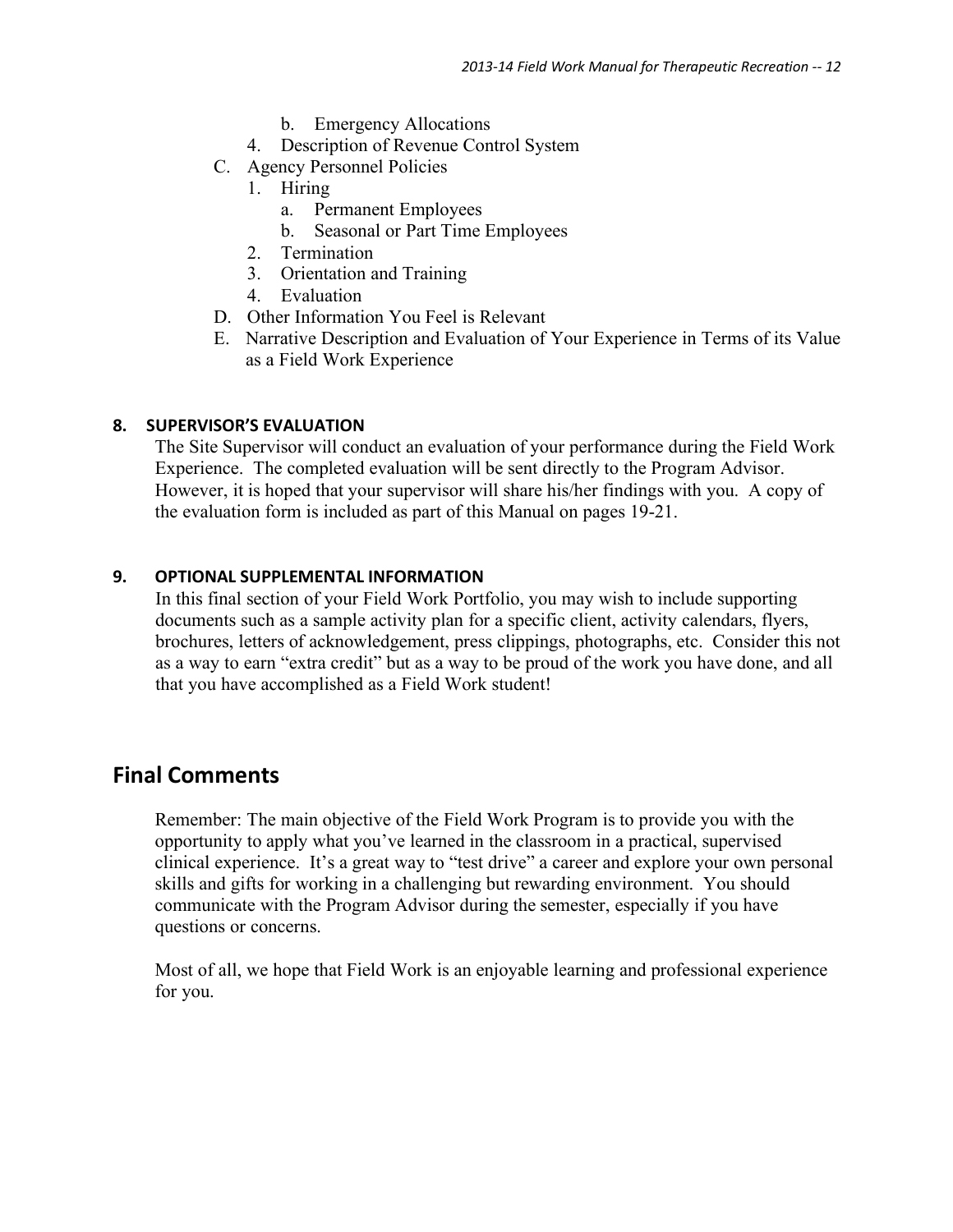$\overline{\phantom{a}}$ 



## **NORTHWESTERN CONNECTICUT COMMUNITY COLLEGE THERAPEUTIC RECREATION PROGRAM**

**NCCC** Field Work Experience Agreement

| <b>STUDENT INFORMATION</b> |                                                                                                                                                                                                                                |
|----------------------------|--------------------------------------------------------------------------------------------------------------------------------------------------------------------------------------------------------------------------------|
|                            | $\begin{tabular}{c} \bf{NAME} \end{tabular}$ NAME                                                                                                                                                                              |
|                            | HOME ADDRESS NARROW CONTROL CONTROL CONTROL CONTROL CONTROL CONTROL CONTROL CONTROL CONTROL CONTROL CONTROL CONTROL CONTROL CONTROL CONTROL CONTROL CONTROL CONTROL CONTROL CONTROL CONTROL CONTROL CONTROL CONTROL CONTROL CO |
|                            |                                                                                                                                                                                                                                |
|                            |                                                                                                                                                                                                                                |
|                            |                                                                                                                                                                                                                                |
| <b>AGENCY INFORMATION</b>  |                                                                                                                                                                                                                                |
|                            | AGENCY NAME                                                                                                                                                                                                                    |
|                            | AGENCY ADDRESS NATIONAL CONTRACT CONTRACT AND A CONTRACT A SERIES OF A SERIES OF A SERIES OF A SERIES OF A SERIES OF A SERIES OF A SERIES OF A SERIES OF A SERIES OF A SERIES OF A SERIES OF A SERIES OF A SERIES OF A SERIES  |
|                            |                                                                                                                                                                                                                                |
|                            | SUPERVISOR NAME PHONE                                                                                                                                                                                                          |
|                            |                                                                                                                                                                                                                                |
| <b>SCHEDULE AND DUTIES</b> | <b>STATE OF STATE OF STATE OF STATE OF STATE OF STATE OF STATE OF STATE OF STATE OF STATE OF STATE OF STATE OF S</b>                                                                                                           |
|                            |                                                                                                                                                                                                                                |
|                            |                                                                                                                                                                                                                                |
| ATTACHMENT IF NECESSARY)   | DESCRIPTION OF STUDENT RESPONSIBILITIES TO THE AGENCY (USE BACK SIDE OF FORM OR                                                                                                                                                |

#### **I have read and understand the Field Work Experience Manual**

| Signature of Student Intern          | Date |
|--------------------------------------|------|
| Signature of Agency Supervisor       | Date |
| Signature of College Program Advisor | Date |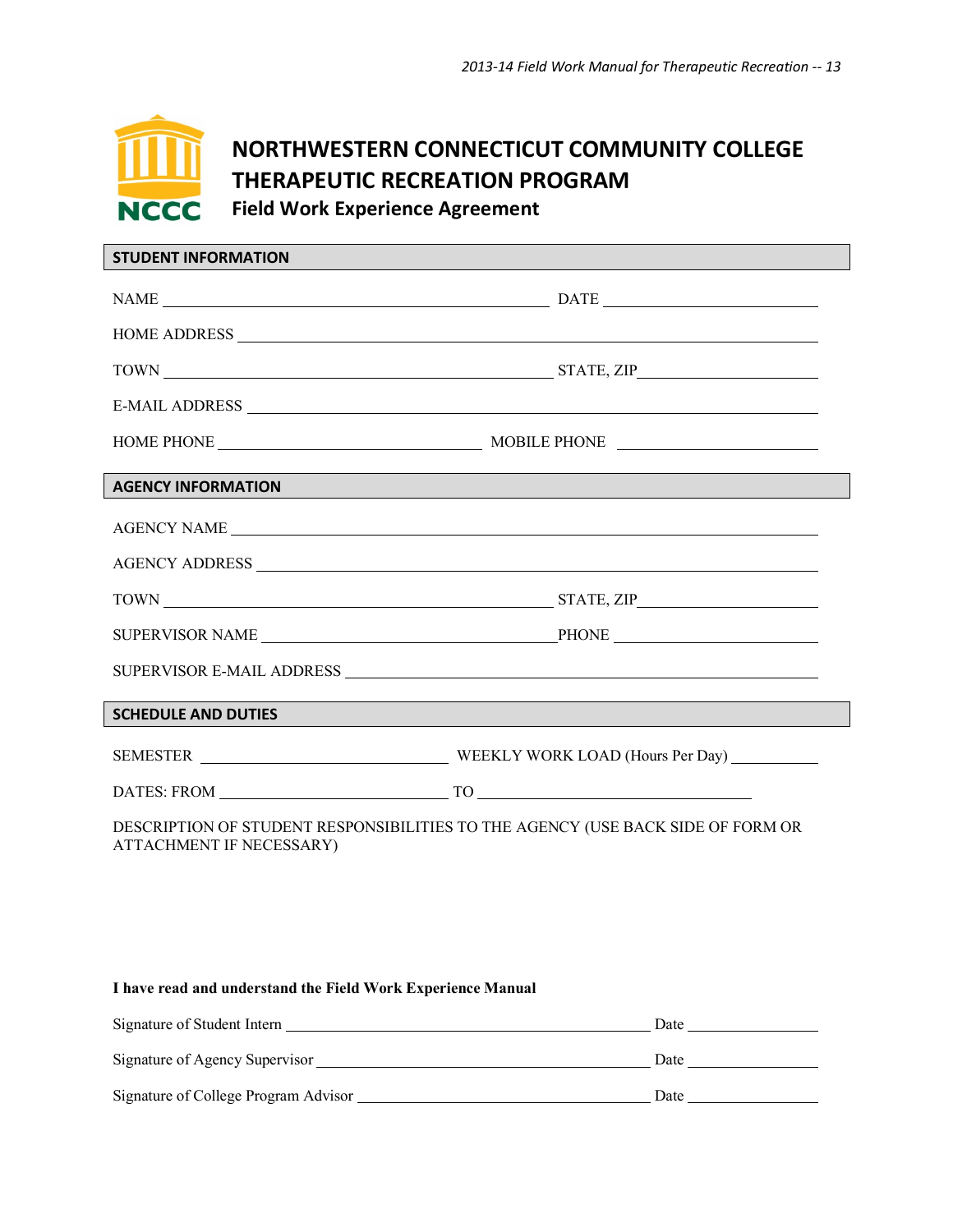**This page is intentionally blank**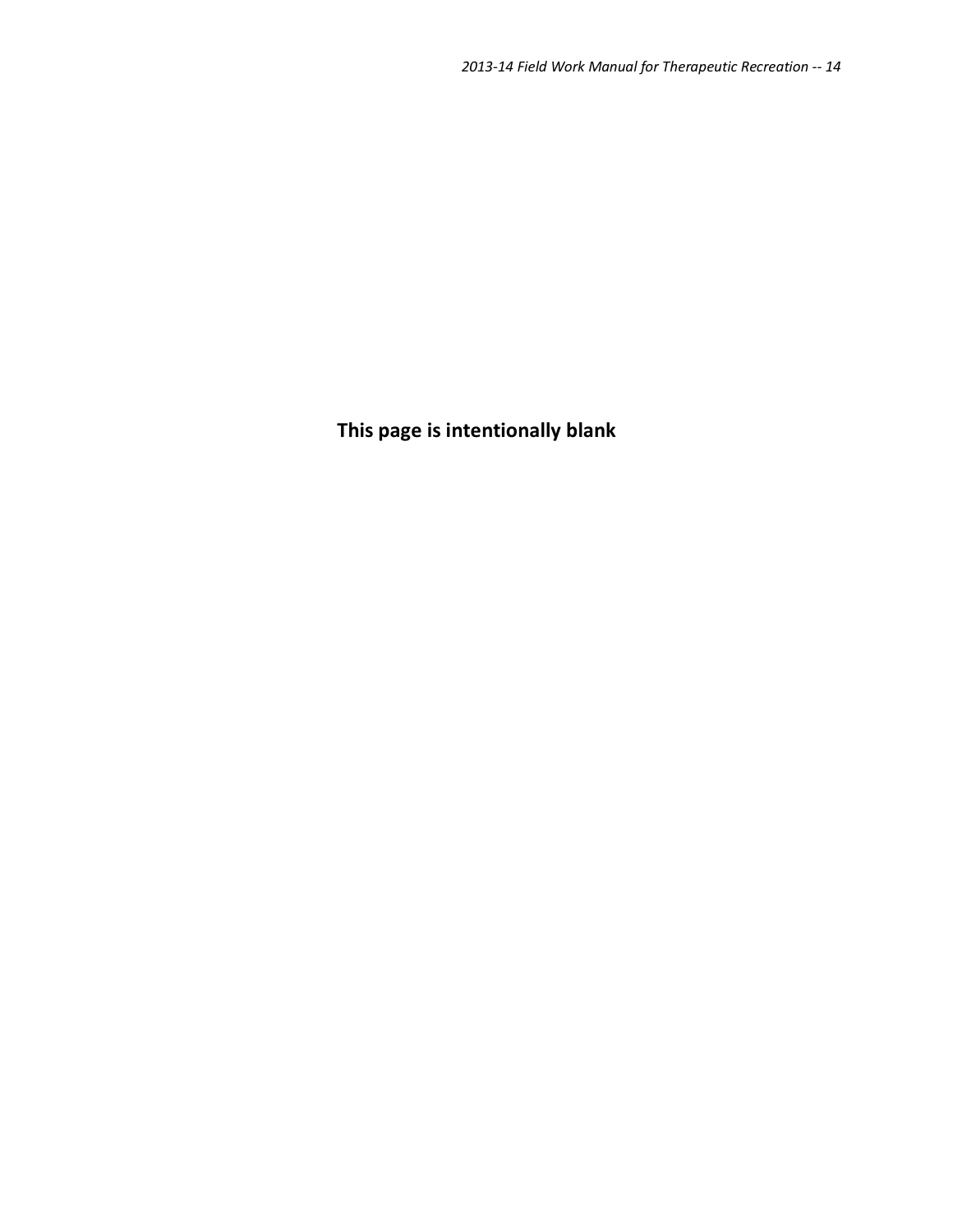## **NORTHWESTERN CONNECTICUT COMMUNITY COLLEGE THERAPEUTIC RECREATION PROGRAM Student Confidentiality Agreement NCCC**

Being a student is a privilege that carries great responsibility. Students are bound by the same rules of confidentiality as the professional staff to protect the patient's right of privacy. All healthcare facilities uphold strict patient privacy and confidentiality policies.

To ensure this right, we call your attention to the following:

- Never disclose a patient's name to others outside the healthcare facility not even to a family member. Many patients don't want others to know that they are in the facility and we must respect their wishes.
- Never read a patient's chart or show a patient his/her chart unless you are involved in his/her care and are authorized to do so.
- Do not discuss a patient's condition at **any time with anyone** outside of those who are providing direct care to this patient.
- Never send confidential information about a patient in an e-mail or over a public network.
- Never share computer passwords.

Potential consequences of non-compliance can lead to civil or criminal penalty. The abuse of privileged information is illegal, according to the U.S. Department of Health and Human Services and while any disclosure of names of patients may be purely unintentional, it is nevertheless a violation of the "Patient's Right of Privacy." You can be fined and dismissed from your college program!

F I understand that any patient/family information to which if have access, either through access to patient/family records or other means is privileged and shall be held in strict confidence. Patient family information will only be shared with appropriate personnel.

| Student Signature: | Date |
|--------------------|------|
|                    |      |

Student Name (Please Print)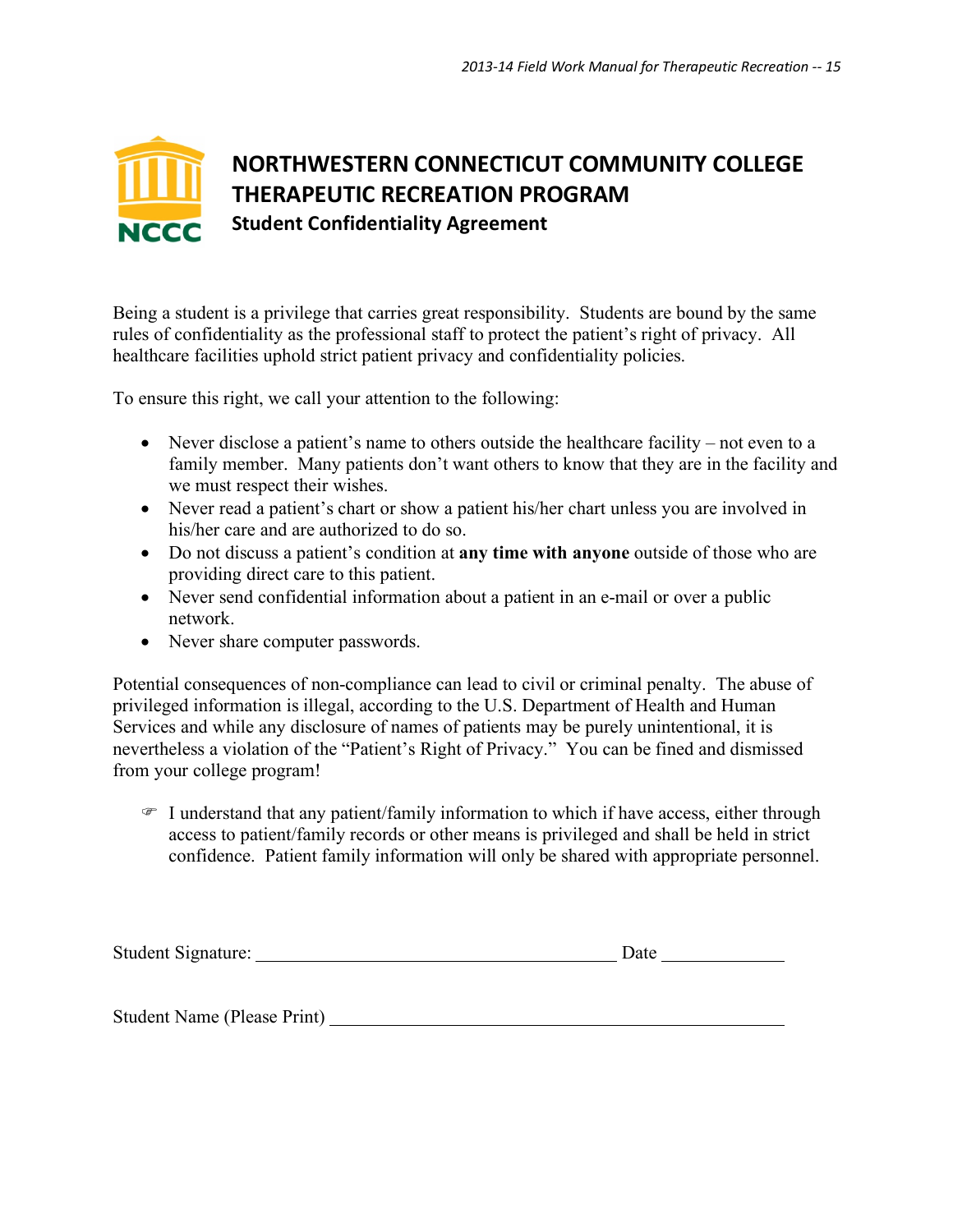**This page is intentionally blank**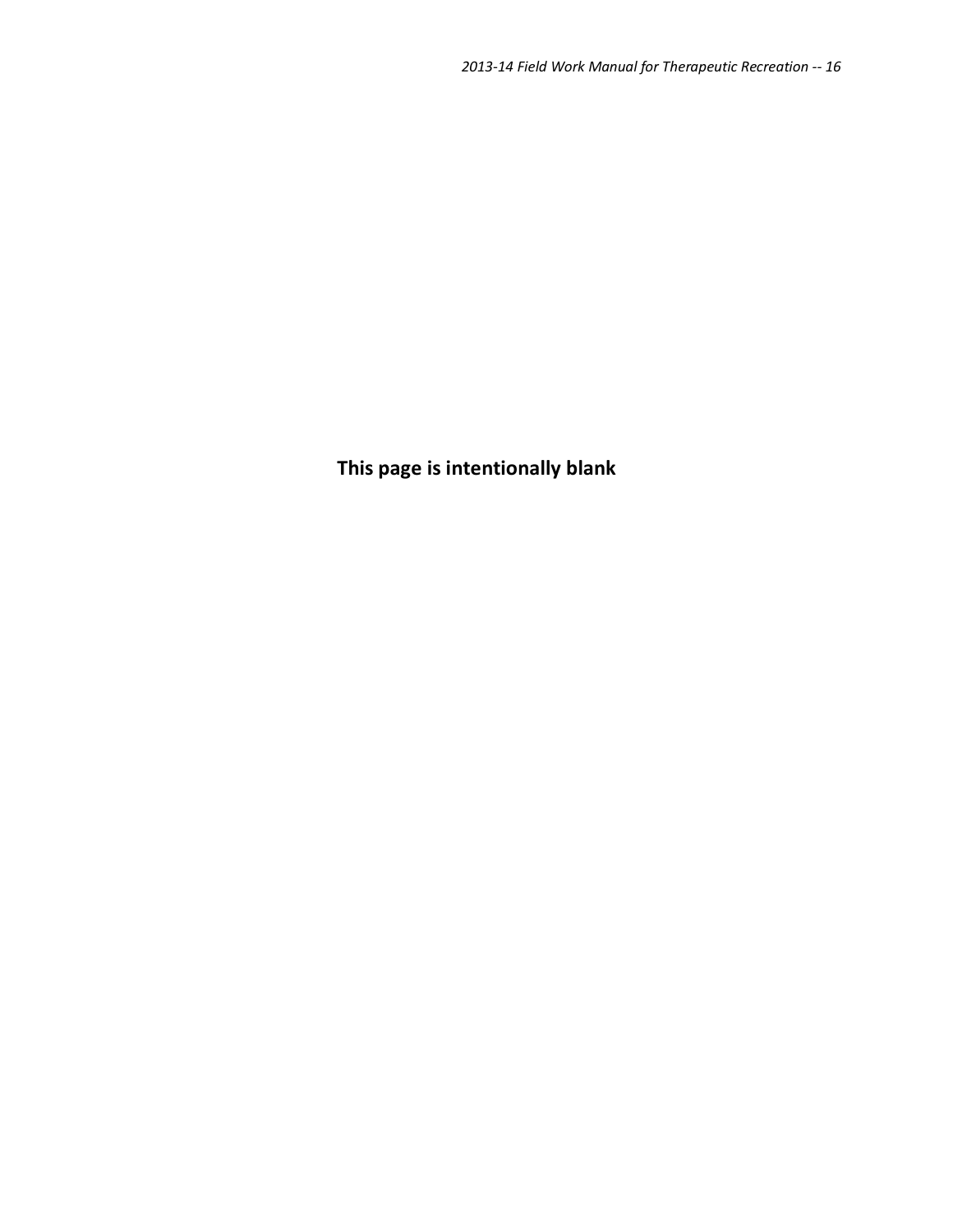

## **NORTHWESTERN CONNECTICUT COMMUNITY COLLEGE THERAPEUTIC RECREATION PROGRAM Field Work Experience Bi-Weekly Timesheet**

*Please duplicate as needed*

|             | <b>Date</b> | In | Out | In | Out | <b>Hours</b> |
|-------------|-------------|----|-----|----|-----|--------------|
| Sun         |             |    |     |    |     |              |
| Mon         |             |    |     |    |     |              |
| Tue         |             |    |     |    |     |              |
| Wed         |             |    |     |    |     |              |
| <b>Thur</b> |             |    |     |    |     |              |
| Fri         |             |    |     |    |     |              |
| Sat         |             |    |     |    |     |              |

|             | <b>Date</b> | $\ln$ | Out                          | In | Out | <b>Hours</b> |
|-------------|-------------|-------|------------------------------|----|-----|--------------|
| Sun         |             |       |                              |    |     |              |
| Mon         |             |       |                              |    |     |              |
| <b>Tue</b>  |             |       |                              |    |     |              |
| Wed         |             |       |                              |    |     |              |
| <b>Thur</b> |             |       |                              |    |     |              |
| Fri         |             |       |                              |    |     |              |
| Sat         |             |       |                              |    |     |              |
|             |             |       | <b>TOTAL BI-WEEKLY HOURS</b> |    |     |              |

| <b>Student Signature</b> | Date |  |  |
|--------------------------|------|--|--|
|                          |      |  |  |
|                          |      |  |  |

Agency Supervisor Signature **Date 2018** and 2018 **Date Date Date Date Date Date Date Date Date Date Date Date Date Date Date Date Date Date Date Date Date Date Date Date Date**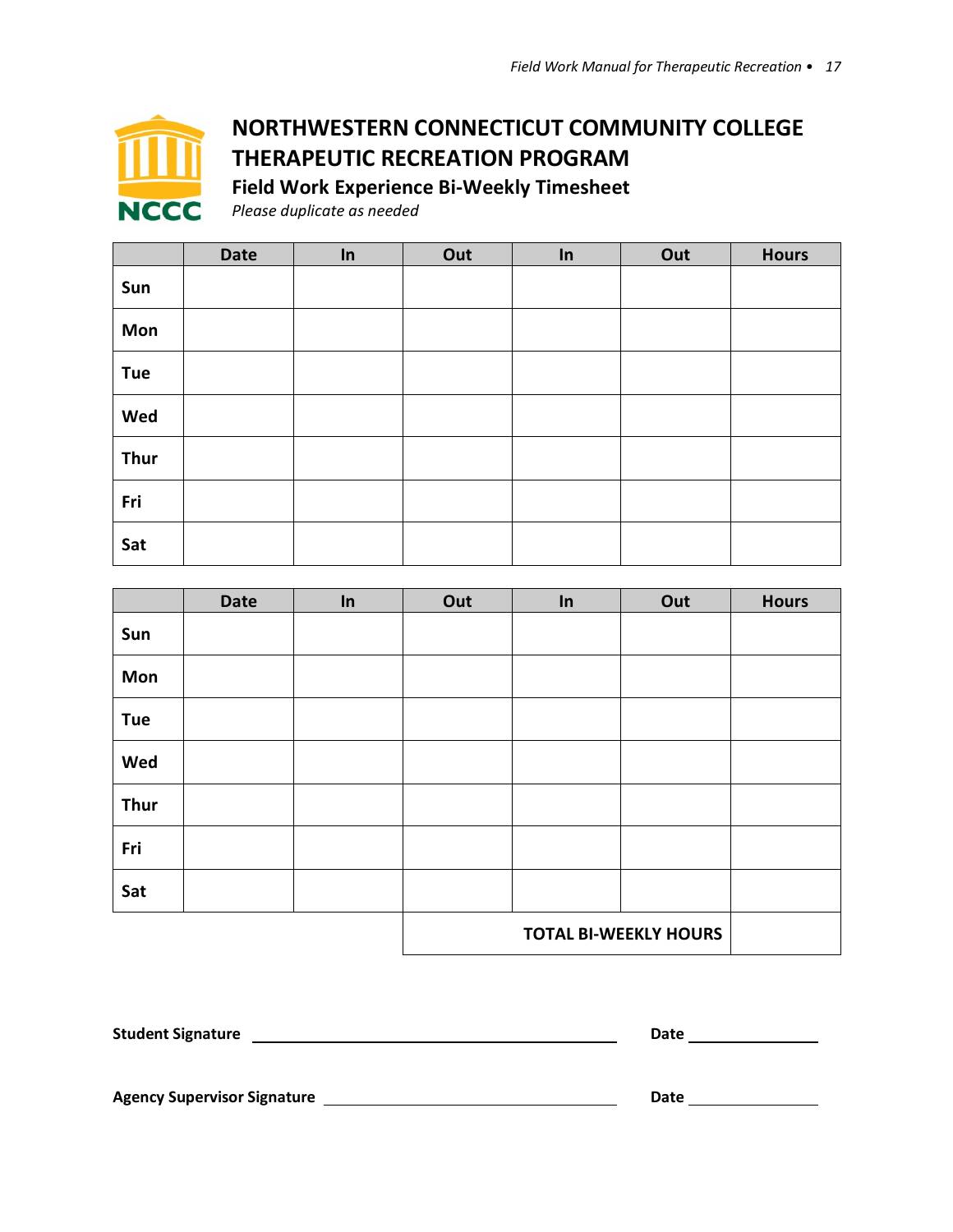**This page is intentionally blank**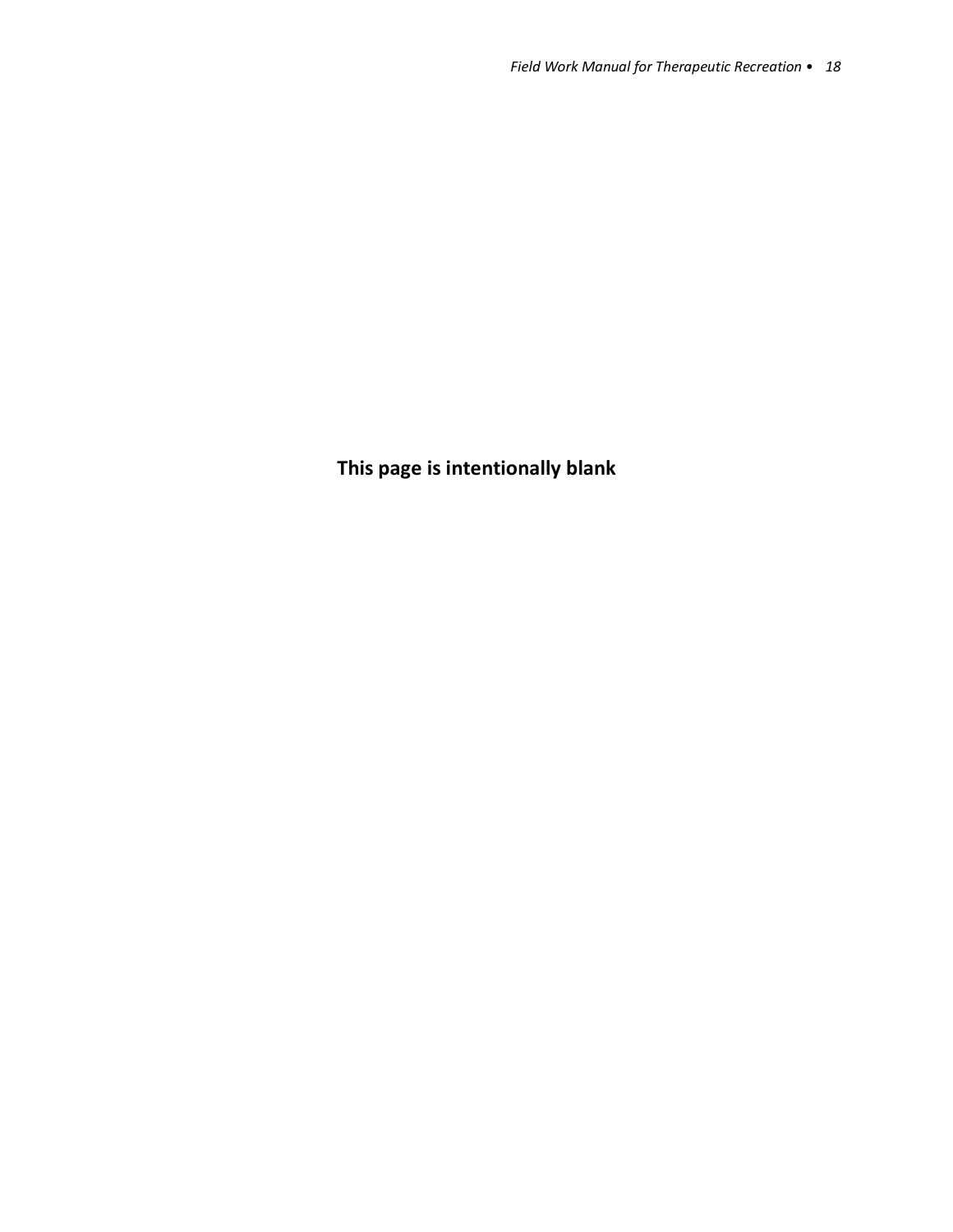

**Name of Student Date 2018 Contract Date 2018 Contract Date 2018 Contract Date 2018 Contract Date 2018 Contract Date 2018 Contract Date 2018 Contract Date 2018 Contract Date 2018 Contract Date 2018 Contract Date 2018 Contr** 

Note to Agency Supervisor: Please use the rating scale below to enable us to help the student profit from this work experience and to assist us in evaluating our course offerings and teaching effectiveness. You may use the contents to discuss with the student his/her contributions to your agency.

| <b>SCALE</b> |                           |
|--------------|---------------------------|
| 5            | Outstanding               |
|              | <b>Superior</b>           |
| -3           | <b>Satisfactory</b>       |
|              | <b>Improvement needed</b> |
|              | Unacceptable              |
| 9            | No opinion                |

#### **Place number in the space at the left of each characteristic**

| I. | <b>ABILITY TO DO JOB</b>                            | П.  | <b>ATTITUDE</b>                                                                          |
|----|-----------------------------------------------------|-----|------------------------------------------------------------------------------------------|
|    | a. Quantity of work                                 |     | a. Recognizes agency as a service agency                                                 |
|    | b. Quality of work                                  |     | b. Accepts assignments willingly                                                         |
|    | c. Accuracy                                         |     | c. Works with people enthusiastically                                                    |
|    | d. Neatness                                         |     | d. Cooperates with staff willingly                                                       |
|    | $\qquad$ e. Is thorough                             |     | e. Accepts criticism and suggestion graciously                                           |
|    | Completes work on time<br>$f_{\cdot}$               |     |                                                                                          |
|    | Respects opinions and needs of others<br><b>g</b> . |     |                                                                                          |
| Ш. | <b>RESPONSIBILITY</b>                               | IV. | <b>INITIATIVE</b>                                                                        |
|    | a. Is punctual                                      |     | a. Ability to see "The Big Picture"                                                      |
|    | b. Has good attendance                              |     | b. Determines nature of job and his/her degree<br>of responsibility before he/she starts |
|    | c. Informs agency if unable to be on the job        |     | c. Supervises self                                                                       |
|    |                                                     |     | d. Is alert to situations                                                                |
|    |                                                     |     | e. Perseveres until job is completed                                                     |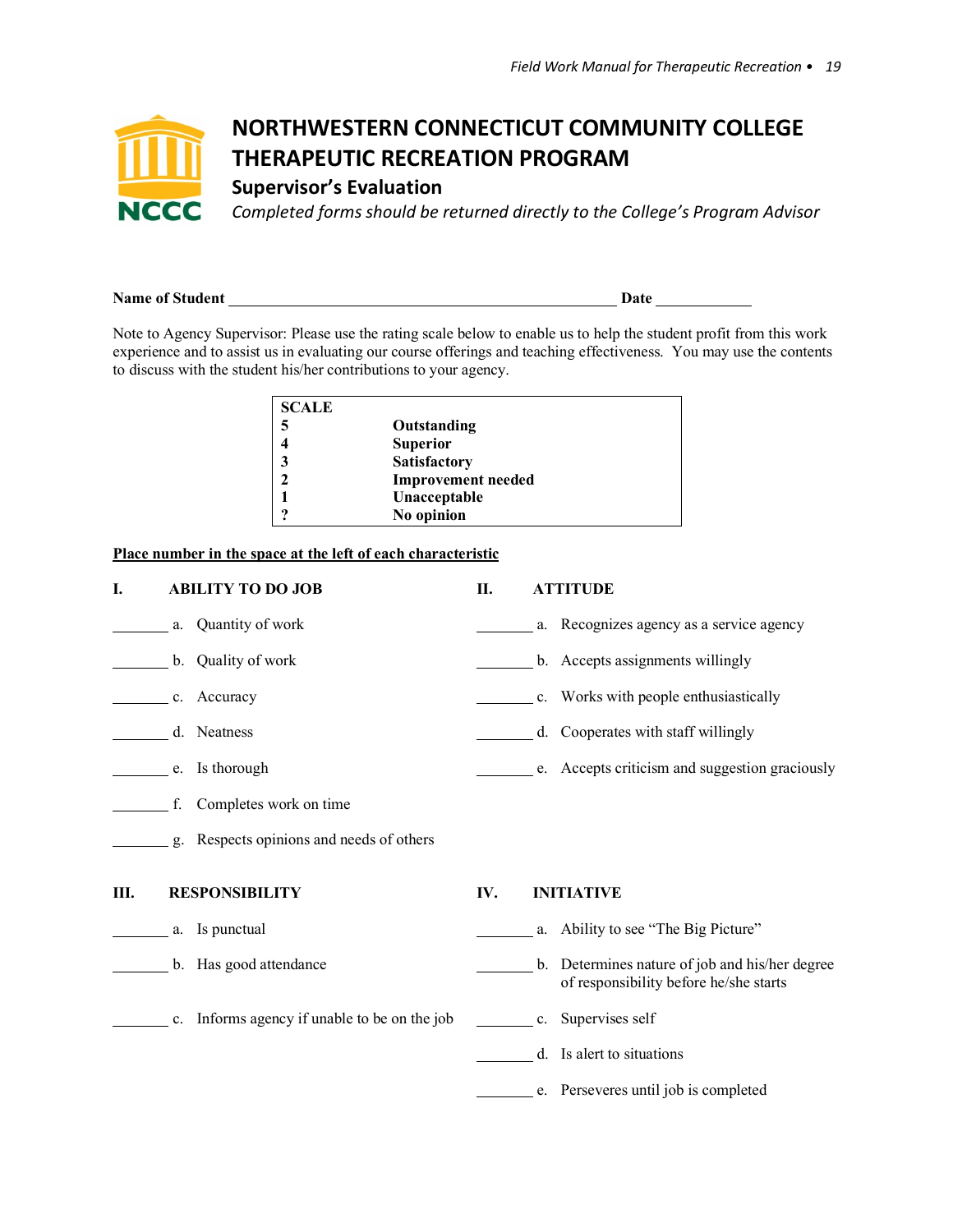#### **V. APPEARANCE**

- a. Dresses appropriately for work environment
- b. Is well groomed

- 
- may be used effectively in carrying out assignment
- which may be used effectively in carrying out assignment
	- which may be used effectively in to himself/hers<br>carrying out assignment towards others carrying out assignment

#### **VI. RESOURCEFULNESS VII. EMOTIONAL MATURITY-PERSONAL ADJUSTMENT**

a. Has imaginative and creative ideas a. Is well-poised; shows self-control with clients b. Knows resources in agency which **b.** Is patient with people c. Knows resources in community c. Is understanding of self and others d. Knows printed or other resources which may be used effectively in  $\frac{d}{dx}$  d. Has a philosophy of life and relates it to himself/herself and to actions e. Has a pleasant temperament f. Looks positively at people and situations g. Seeks to solve problems rather than criticize situations

#### **VIII. PERSONAL RELATIONSHIPS IX. LANGUAGE USE**

a. Is courteous at all times a. Has good command of English; conveys ideas clearly b. Acts ethically in relationships b. Has pleasing and effective voice with clients c. Acts ethically in relationships with c. Has ability to write clearly colleagues and staff d. Acts ethically in relationships with d. Has ability to state opinions before a client's families group e. Meets people socially, effectively and easily f. Builds wide range of friends